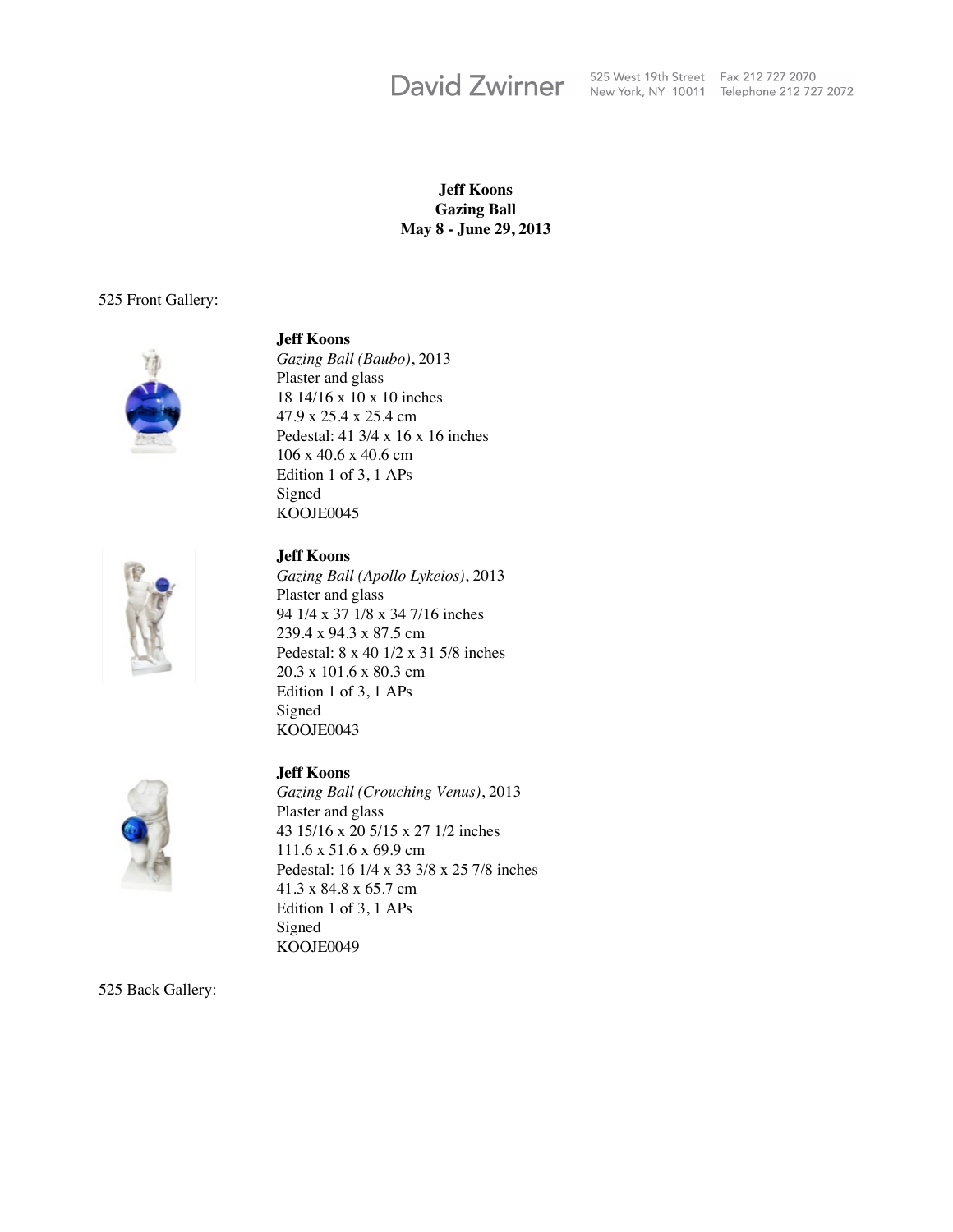





#### **Jeff Koons**

*Gazing Ball (Antinous-Dionysus)*, 2013 Plaster and glass 60 5/16 x 44 3/8 x 27 7/16 inches 153.2 x 112.7 x 69.7 cm Pedestal: 28 1/4 x 36 x 26 inches 71.8 x 91.4 x 66 cm Edition 1 of 3, 1 APs Signed KOOJE0042

#### **Jeff Koons**

*Gazing Ball (Barberini Faun)*, 2013 Plaster and glass 70 x 48 x 54 7/8 inches 177.8 x 121.9 x 139.4 cm Pedestal: 8 x 36 5/8 x 36 5/8 inches 20.3 x 93 x 93 cm Edition 1 of 3, 1 APs Signed KOOJE0044

# **Jeff Koons**

*Gazing Ball (Snowman)*, 2013 Plaster and glass 90 3/16 x 55 15/16 x 44 7/16 inches 229.1 x 142.1 x 112.9 cm Pedestal: 10 x 49 5/8 x 50 1/8 inches 25.4 x 126.1 x 127.3 cm Edition 1 of 3, 1 APs Signed KOOJE0057



## **Jeff Koons**

*Gazing Ball (Diana)*, 2013 Plaster and glass 68 7/8 x 31 3/4 x 40 3/8 inches 174.9 x 80.6 x 102.6 cm Pedestal: 8 x 35 x 31 inches 20.3 x 88.9 x 78.7 cm Edition 1 of 3, 1 APs Signed KOOJE0050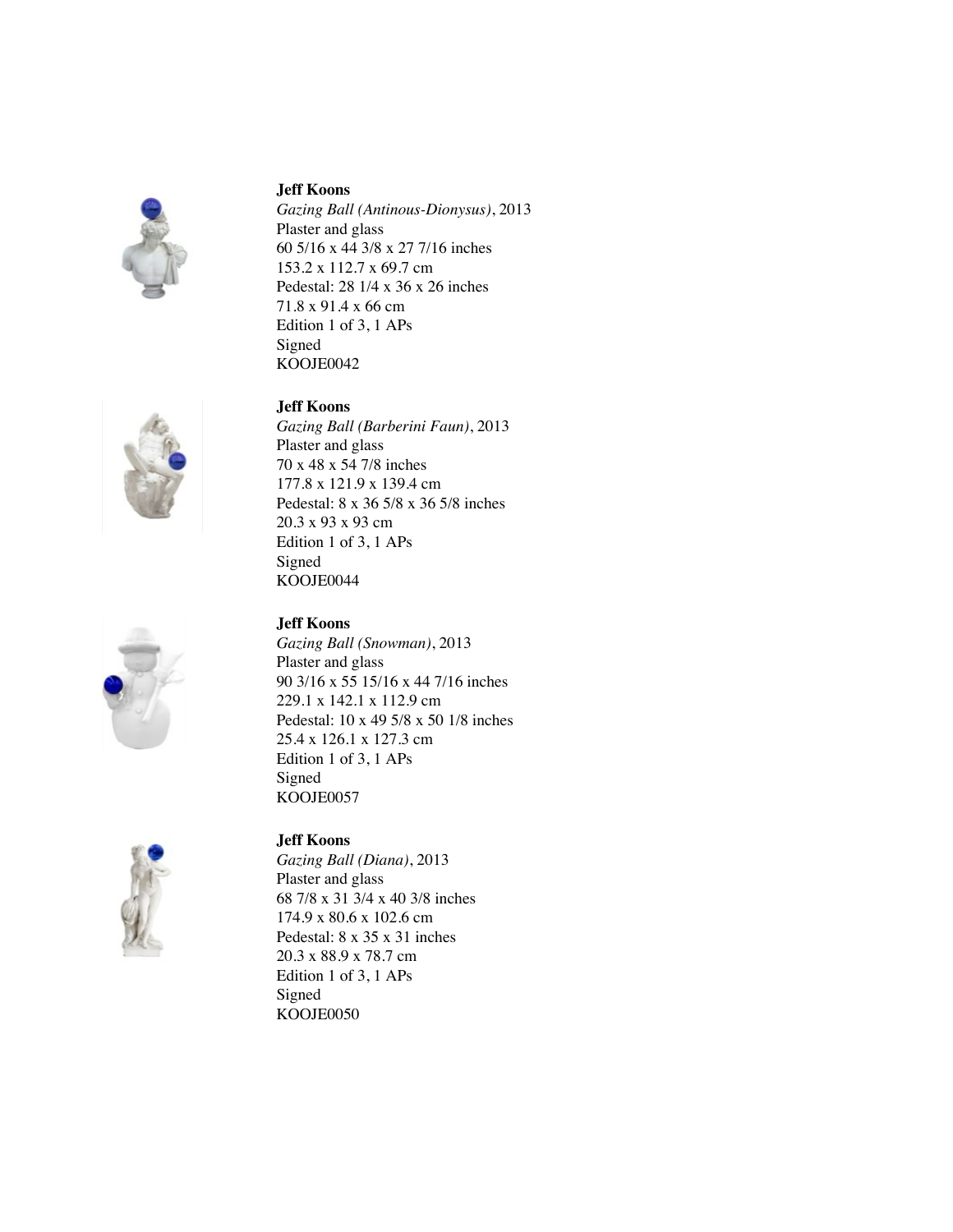525/533 Middle Gallery:

## **Jeff Koons**



*Gazing Ball (Mailboxes)*, 2013 Plaster and glass 58 1/2 x 130 3/16 x 24 1/2 inches 148.6 x 330.7 x 62.2 cm Edition 1 of 3, 1 APs Signed KOOJE0055

#### 533 Front Gallery:



**Jeff Koons** *Gazing Ball (Little Boy)*, 2013 Plaster and glass 21 1/16 x 17 6/8 x 17 9/16 inches 53.5 x 45.1 x 44.6 cm Pedestal: 36 x 22 x 20 inches 91.4 x 55.9 x 50.8 cm Edition 1 of 3, 1 APs Signed KOOJE0053

## **Jeff Koons**



*Gazing Ball (Centaur and Lapith Maiden)*, 2013 Plaster and glass 98 1/8 x 89 1/8 x 31 1/2 inches 249.2 x 226.4 x 80 cm Pedestal: 10 x 96 x 30 inches 25.4 x 243.8 x 76.2 cm Edition 1 of 3, 1 APs Signed KOOJE0048



## **Jeff Koons**

*Gazing Ball (Mailbox)*, 2013 Plaster and glass 74 3/16 x 24 3/8 x 41 1/2 inches 188.4 x 61.9 x 105.4 cm Edition 1 of 3, 1 APs Signed KOOJE0054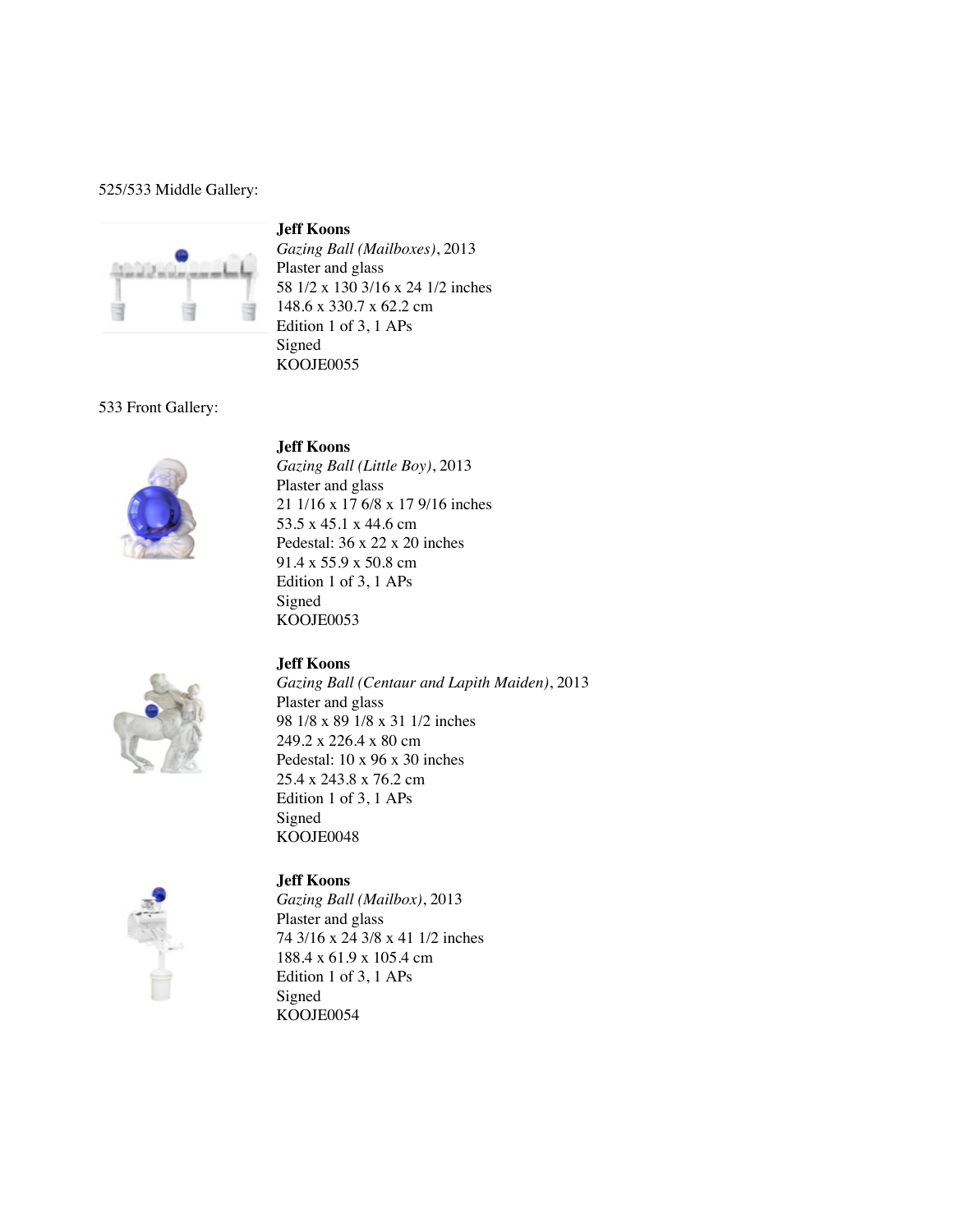

#### **Jeff Koons**

*Gazing Ball (Birdbath)*, 2013 Plaster and glass 45 3/16 x 27 7/16 x 27 2/8 inches 114.8 x 69.7 x 69.2 cm Edition 1 of 3, 1 APs Signed KOOJE0047

## 533 Back Gallery:





# **Jeff Koons**

*Gazing Ball (Esquiline Venus)*, 2013 Plaster and glass 61 3/8 x 24 1/16 x 16 1/16 inches 155.9 x 61.1 x 40.8 cm Pedestal: 21 x 29 x 23 inches 53.3 x 73.7 x 58.4 cm Edition 1 of 3, 1 APs Signed KOOJE0051

## **Jeff Koons**

*Gazing Ball (Belvedere Torso)*, 2013 Plaster and glass 71 7/16 x 29 13/16 x 35 1/8 inches 181.5 x 75.7 x 89.2 cm Pedestal: 15 x 33 3/8 x 25 3/4 inches 38.1 x 84.8 x 65.4 cm Edition 1 of 3, 1 APs Signed KOOJE0046



## **Jeff Koons**

*Gazing Ball (Silenus with Baby Dionysus)*, 2013 Plaster and glass 79 9/16 x 33 15/16 x 33 9/16 inches 202.1 x 86.2 x 85.2 cm Pedestal: 8 x 36 x 35 1/2 inches 20.3 x 91.4 x 90.1 cm Edition 1 of 3, 1 APs Signed KOOJE0056